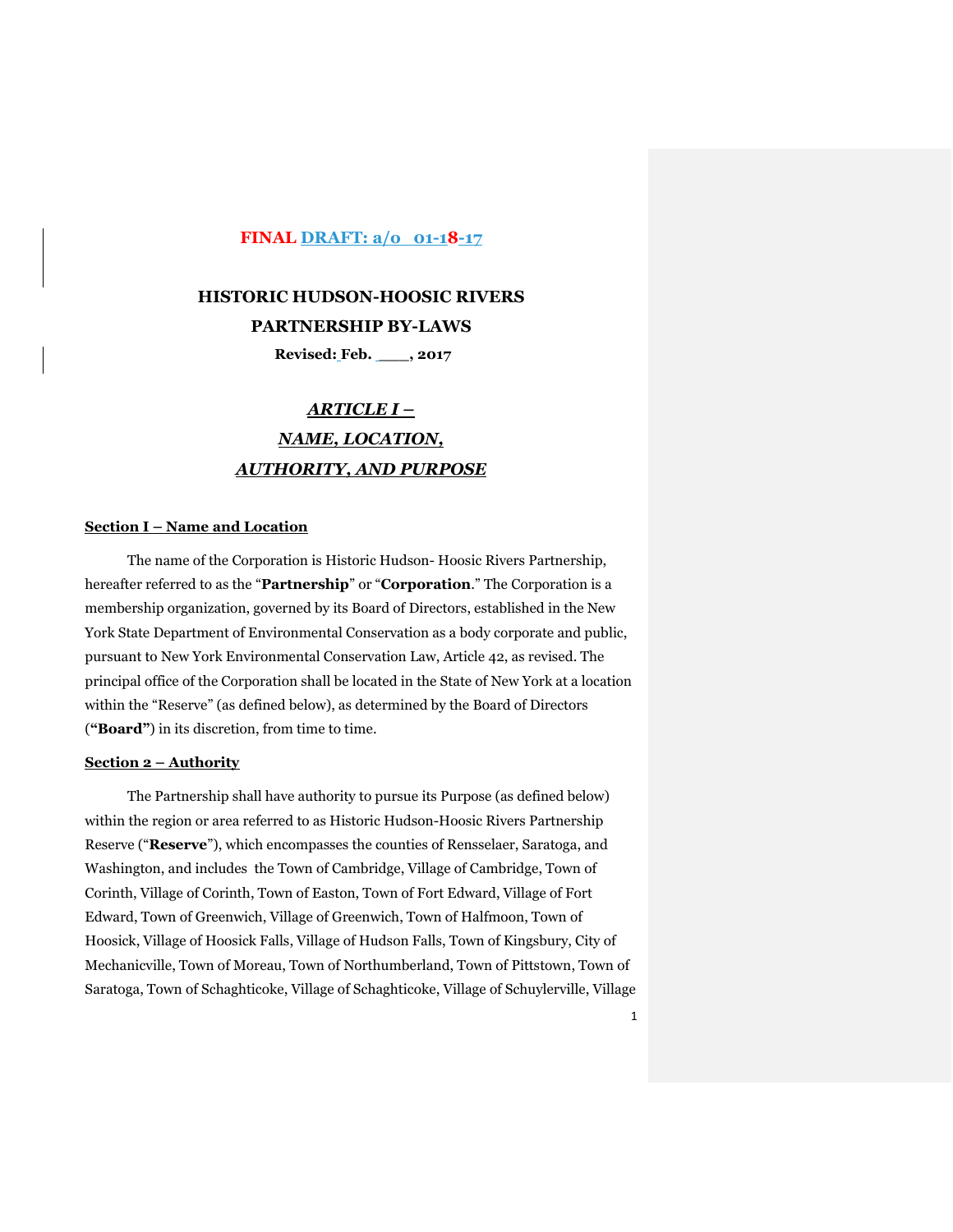of South Glens Falls, Town of Stillwater, Village of Stillwater, Village of Valley Falls, Village of Victory, Town of Waterford, Village of Waterford, Town of White Creek. Towns are to be represented by their supervisors; villages are represented by their mayors; and the city of Mechanicville is represented by its supervisor and mayor. See, NYS EnCon Law § 42-0101(2) and (3)

#### **Section 3 – Purpose**

Within the Reserve, the Partnership will pursue matters including, but not limited to, collaborative agriculture and open space protection, tourism development, revitalization of main streets, recreational development, as well as protection and interpretation of natural and cultural heritage. ("**Purpose**").

The Partnership shall operate within a cooperative framework for building and expanding existing public and private initiatives to fully realize within the Reserve the natural, scenic, recreational, and economic potential for the people of the Region, the State, and the Nation.

The Partnership's mission is to preserve, enhance, and develop the historic, agricultural, scenic, natural, and recreational resources and significant waterways within the Partnership Reserve.

#### **Section 4 – Fiscal Year**

The fiscal year of the Partnership shall be January 1 through December 31 (calendar year).

## *ARTICLE II –*

## *MEMBERSHIP*

#### **Section 1 – Membership Structure**

The Membership of the Corporation shall have four (4) categories. Members shall have no voting rights except the right to vote for the election of the Board of Directors, which is the governing body of Partnership. Election of Directors shall occur at a Board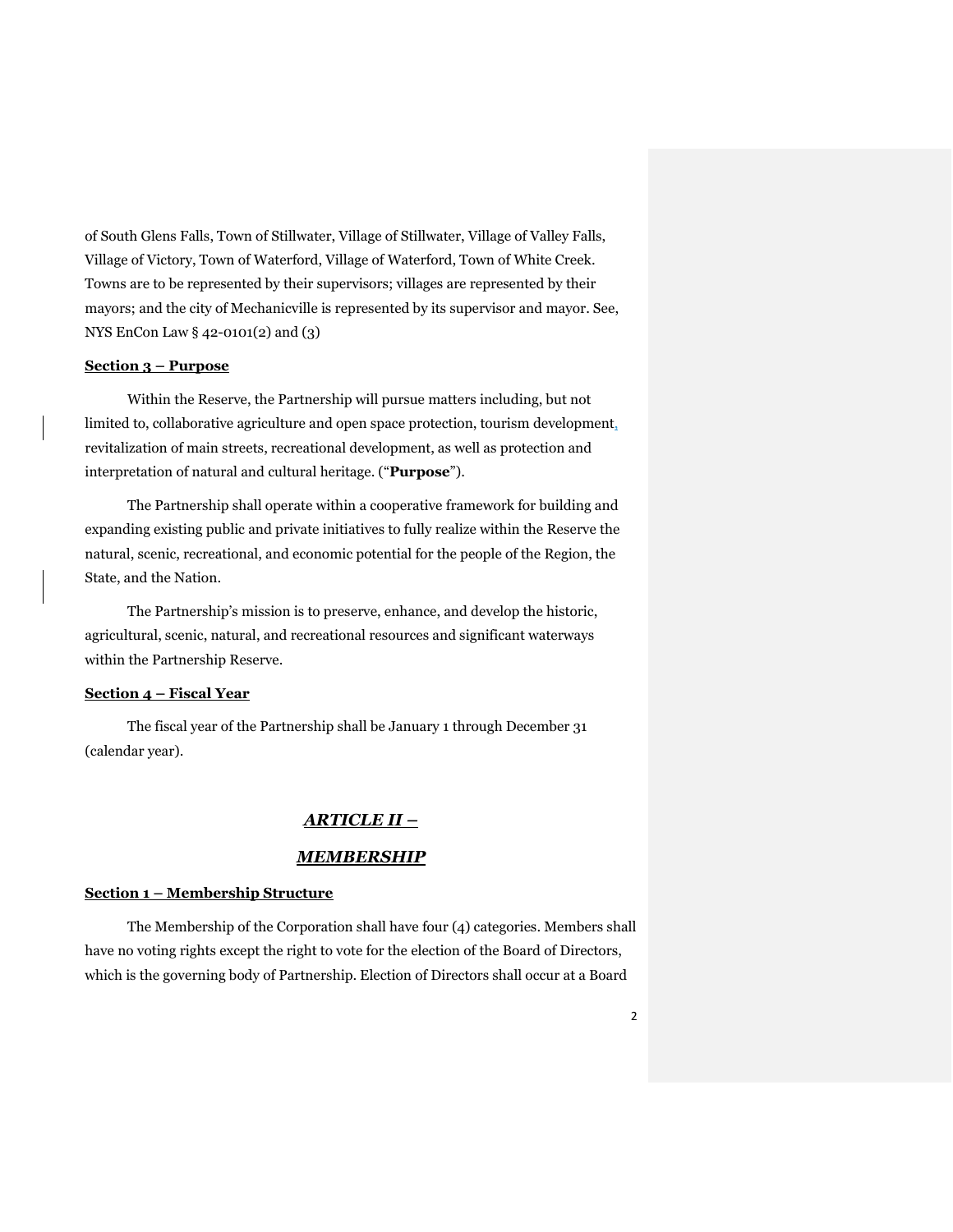Meeting held in November or December, to which Members shall be given notice ("**Annual Meeting").** Three of the four member categories are entitled to vote for Directors and one category shall be non-voting. The categories are as follows:

#### **Member Categories**:

**a. Municipal-Official Members:** Officials of the municipalities within the Reserve shall be eligible to become Municipal-Official Members of the Partnership, subject to the membership procedures established by the Board. Towns are to be represented by their supervisor; villages are to be represented by their mayor; and the City of Mechanicville is to be represented by its supervisor and mayor.

A Municipal-Official Member may designate an alternate to speak in the place of the Municipal-Official Member during discussion at any Board or Annual Meeting with respect to the business of the Partnership, and a Municipal-Official Member may invite any number of representatives of the municipality to attend and participate in discussions at Board Meetings and Annual Meetings; however, each Municipal-Official Member shall have only one vote in the election of Directors at the Annual Meeting.

- b. **Appointed Members**: There shall be six (6) Appointed Members as follows: two (2) appointed by the Governor, two (2) appointed by the Temporary President of the Senate, and two (2) appointed by the Speaker of the Assembly. Of the six Appointed Members, two (2) shall be residents of Saratoga County, two (2) of Washington County, and two (2) of Rensselaer County. Each Appointed Member shall have one vote in the election of Directors at the Annual Meeting. Each Appointed Member shall serve for a four-year term or until another appointment is made by the respective State Officials.
- **c. Affiliated Members**: An organization located within the Reserve, that ascribes to a mission which is compatible with the Purpose of the Partnership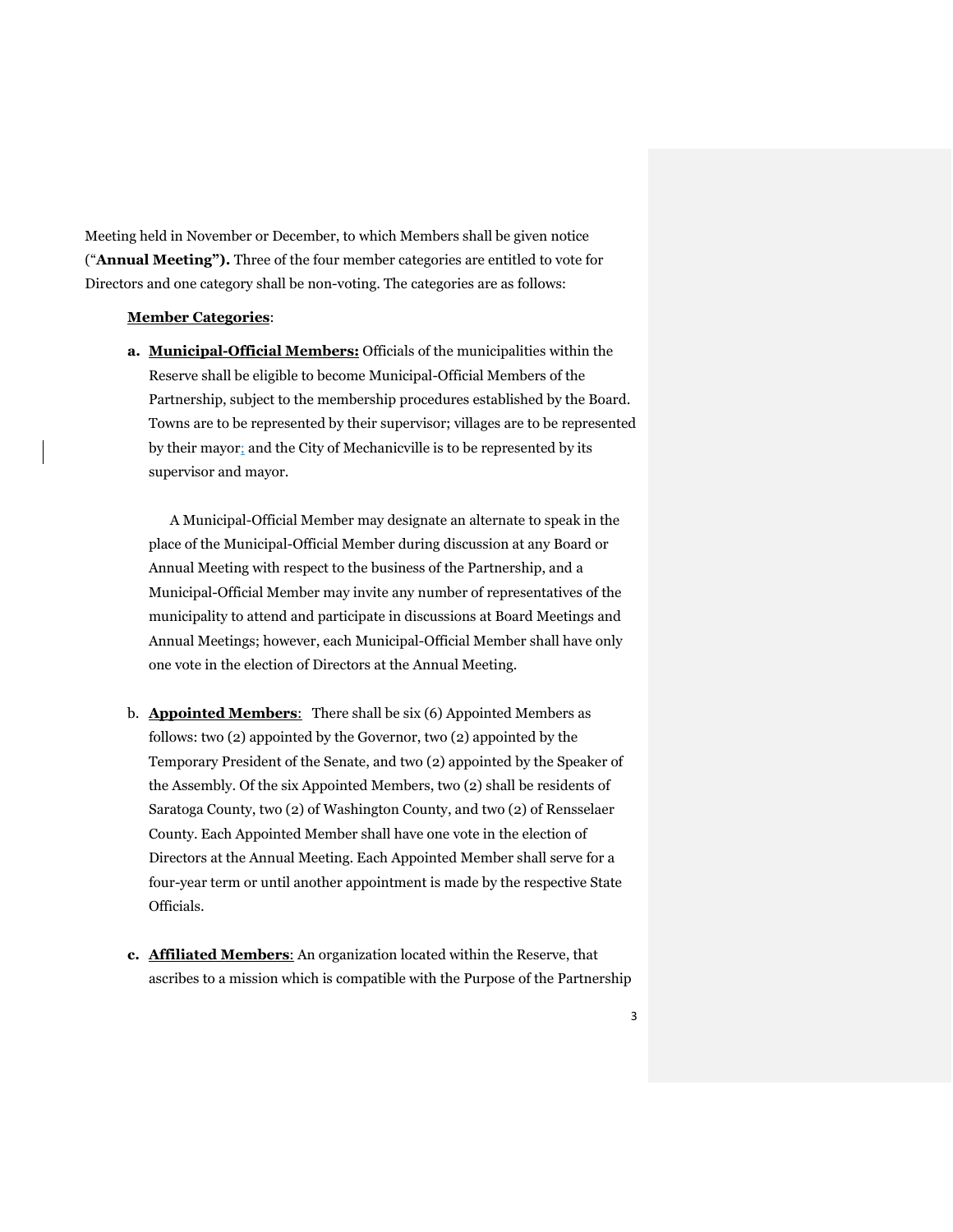**Deleted:** ("Affiliated Organization"),

may be eligible to become an member of the Partnership (**Affiliated Member)**, subject to the membership procedures established from time to time by the Board and after being approved by a majority vote of the Board. Any number of representatives of an Affiliated Member organization may attend and participate at Board Meetings and Annual Meetings; however, each Affiliated Member organization shall have only one vote in the election of Directors at the Annual Meeting.

d. **State Commissioner Members:** The Commissioner of the Department of Environmental Conservation, the Commissioner of Agriculture and Markets, and the Commissioner of the Office of Parks, Recreation, and Historic Preservation shall be State Commissioner Members of the Partnership and may designate an alternate to attend Board Meetings and Annual Meetings to act in the place of the Commissioner with respect to the business of the Partnership. State Commissioner Members are non-voting members of the Partnership, have no vote in the election of Directors at the Annual Meetings, and are not eligible to serve as a Director of the Partnership.

#### **Section 2 – Annual Meeting**

The Board shall call a Board Meeting in November or December for the purpose of casting votes for the election of Directors ("Annual Meeting"). The Board Chairperson shall call the Annual Meeting, upon a 30-day notice to Members, and shall preside over the Annual Meeting. Each eligible voting Member shall receive one vote, as prescribed in Article II, Section 1, of these By-Laws.

#### **Section 3 – Annual Meeting Quorum**

A quorum at an Annual Meeting shall be met if the Board of Directors has a quorum.

## *ARTICLE III-*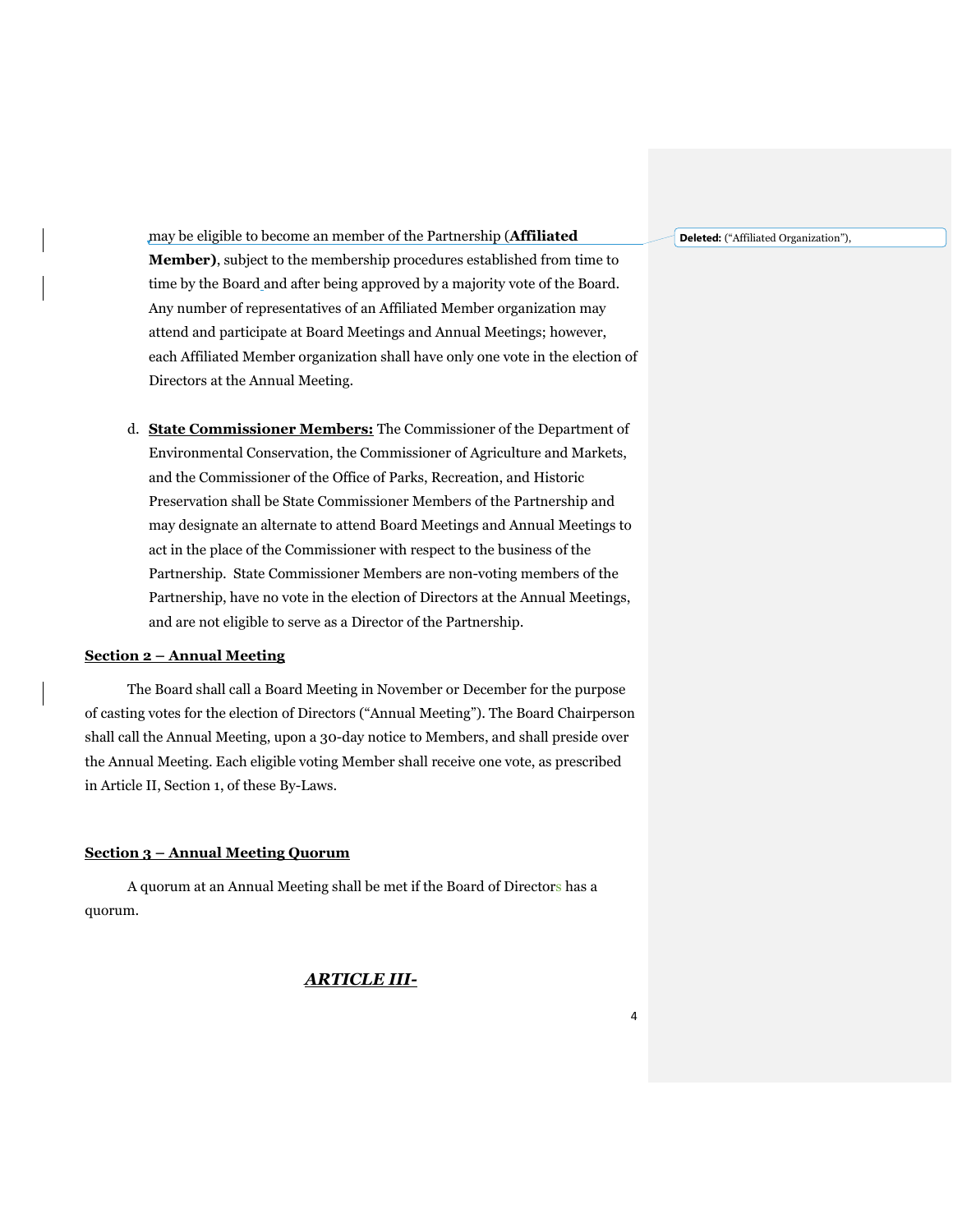## *BOARD of DIRECTORS*

#### **Section 1 – Board Structure and Eligibility**

The number of voting Directors which shall constitute the Board shall be not more than eleven (11) and not less than nine (9) as established by the Board, from time to time. Up to two (2) Directors may be Affiliated Members.

#### **Section 2 – Election and Terms of Directors**

- a. Election of new Directors or election of current Directors to consecutive terms shall occur at an Annual Meeting. Directors will be elected by a majority vote of Members present at the Annual Meeting. Current Directors are eligible to cast a vote. Elected Directors will assume responsibilities on the following January 1<sup>st</sup>. The term of each Director of the Board shall be three (3) years. Terms will be "staggered." There shall be no limit to the number of consecutive terms a Director may serve.
- b. Any Director may resign at any time by notifying the Chairperson or Secretary of the Partnership in writing. Resignation shall take effect at the time of delivery or at the time therein specified. A Director may be removed from the Board by an affirmative two-thirds votee of Directors present at a Board Meeting. Notice of the proposed removal will be given with notice of the Board Meeting. The Director involved will be given the opportunity to be present and to be heard at the meeting at which removal is considered.
- c. In the event of a Director's death, resignation, or termination, the Board may appoint a Director to serve until the next Annual Meeting.

#### **Section 4– Powers and Authority of the Board**

The business of the Partnership is to be governed by the Board, which shall make decisions and take actions it deems necessary for the proper conduct of the Partnership. The Board shall have the following power and authority, among others:

a. to adopt and use a seal;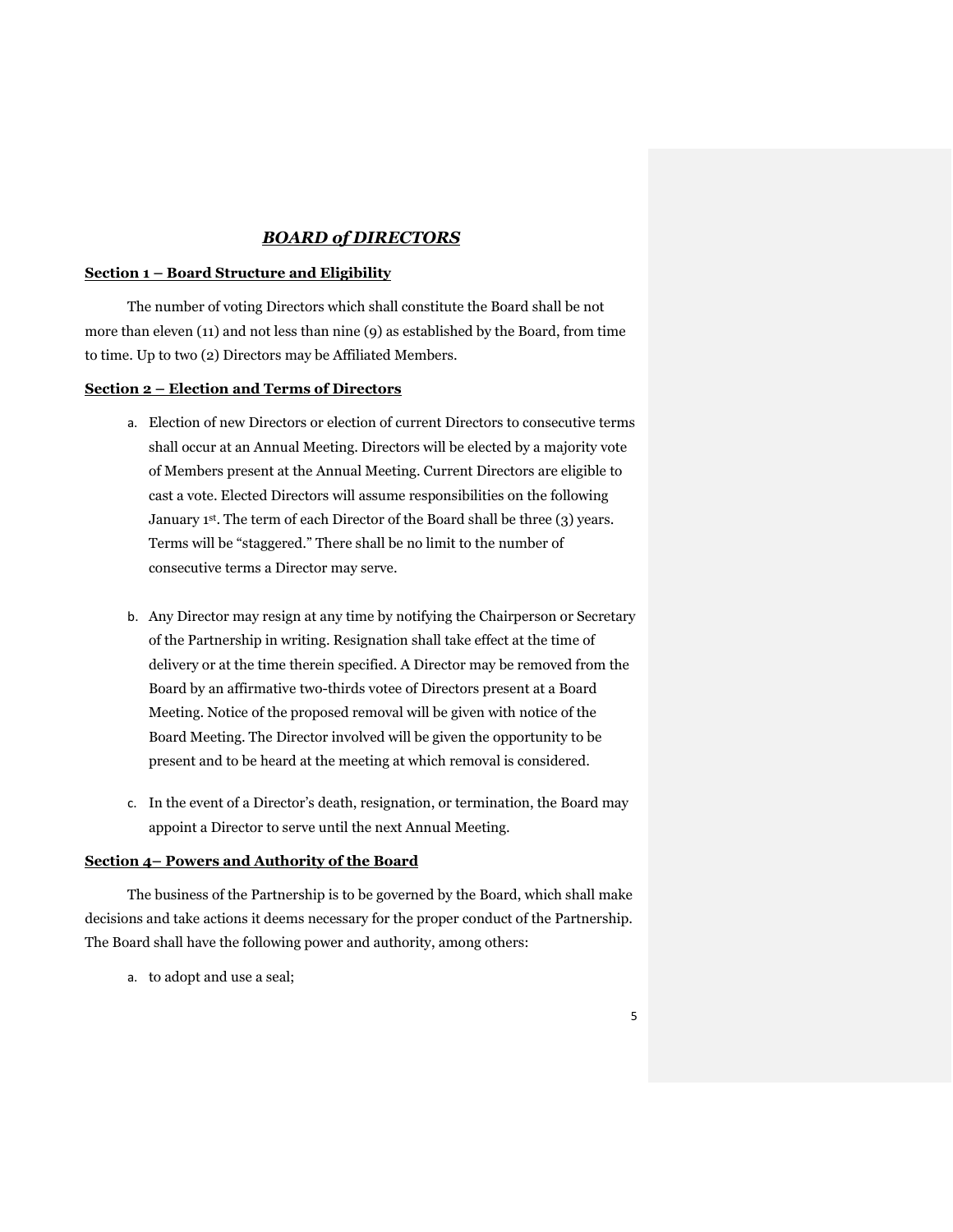- b. to appoint and remove officers, agents and employers and determine their qualifications, duties and compensation;
- c. to acquire, hold and dispose of real property, to construct or cause of have constructed necessary facilities, including paths and trails, visitor education centers, and related parking areas within the reserve;
- d. to retain or employ consul, private consultants and independent contractors;
- e. to ask local legislative bodies within the reserve to appropriate and pay over to the partnership monies to be expended by the Partnership;
- f. to make a request from any department, board, bureau, commission or other state agency such cooperation and assistance, services, and data that will enable the Partnership to perform its duties;
- g. to manage the Historic Hudson-Hoosic Rivers Fund, along with joint custody of the State Comptroller and Commissioner of Taxation and Finance;
- h. to make and execute contracts and all other instruments necessary for the exercise of its powers and duties;

#### **Section 4 – Board Meetings**

- a) Board Meetings may be held at any place and time as the Board may determine, from time to time. Meetings may be called at any time by the Chairperson of the Board or shall be called upon written request of three (3) or more Directors or six (6) or more Members.
- b) All Members of the Partnership shall be welcome at all Board Meetings to attend and participate. Notice of the time and place of each Board Meeting, together with a written agenda, shall be communicated to each Director and Partnership Member in a manner approved by the Board, from time to time.
- c) By pre-arrangement, and with due notice and as established by the Board, from time to time, a Director may attend a Board meeting using teleconferencing facilities, and such attendance shall meet quorum requirement. The number of times each year that any individual Director uses this method may be limited by the Board, from time to time.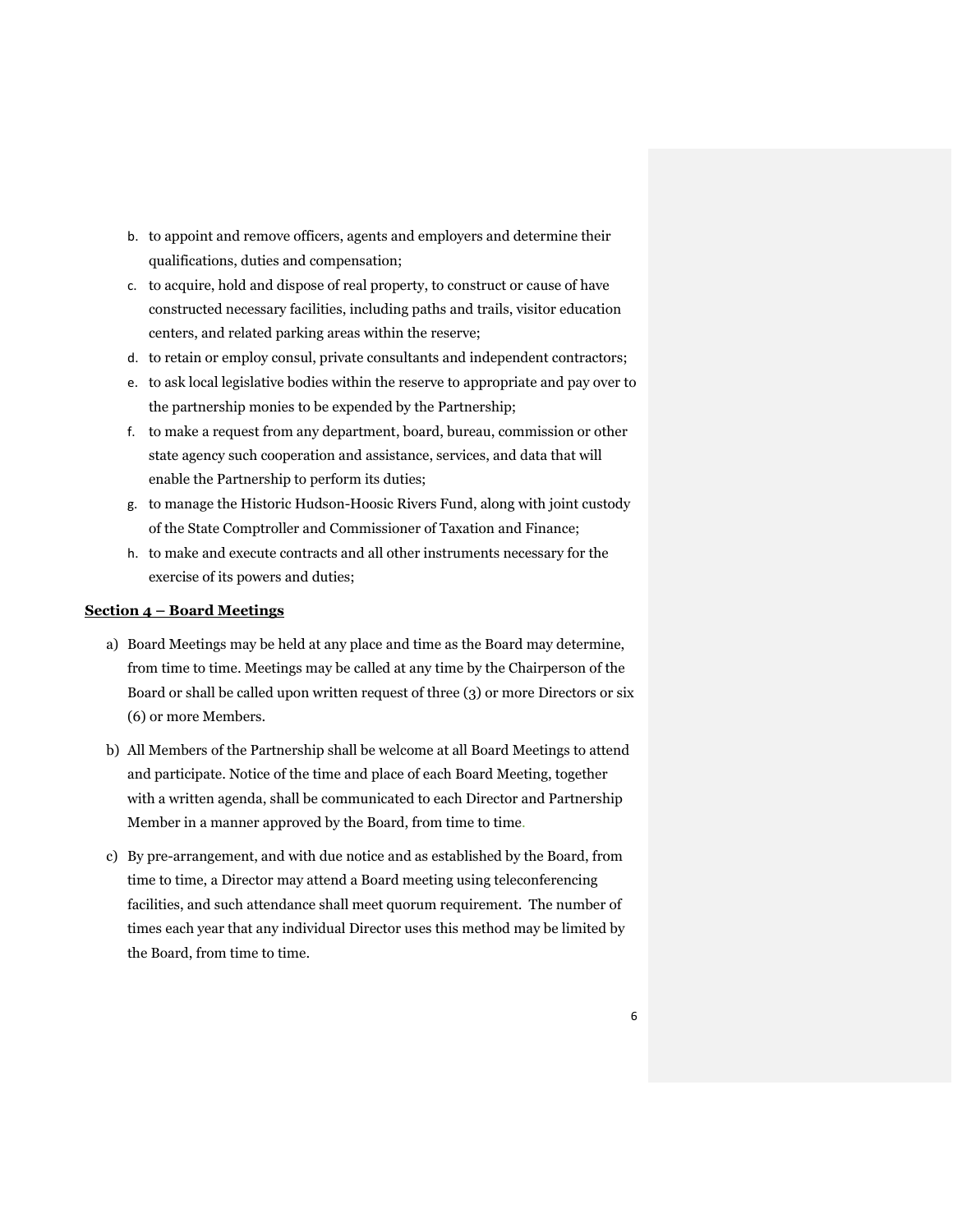#### **Section 8 – Board Quorum - Voting**

A quorum of Directors at Board Meetings shall be a majority of current Directors. A majority vote of those Directors present, as long as there is a quorum, is necessary to carry a motion or conduct business at a Board Meeting or Annual Meeting, unless otherwise specified in these By-Laws.

## *ARTICLE IV –*

## *OFFICERS OF THE BOARD*

#### **Section 1 – Eligibility**

An Officer must be a member of the Board.

#### **Section 2 – Election and Terms of Board Officers**

Officers of the Board, including a Chairperson, Vice Chairperson, Secretary, and Treasurer, shall be elected by the Board for a two-year term at the Annual Meeting which is to be held in November or December each year. Officers will assume their duties the following first day of January.

#### **Section 5 – Powers and Duties of Officers of the Board**

- a. The Chairperson will preside at all Board Meetings and Annual Meetings. The Chairperson will perform all duties usually incident of the office.
- b. The Vice Chairperson will have such powers of the Chairperson and will perform the duties of Chairperson in the absence of the Chairperson.
- c. The Secretary will keep or cause to be kept the minutes of all Board and Annual Membership Meetings and will perform all the duties customarily incident to the office of Secretary.
- d. The Treasurer will perform all duties incident to the position of Treasurer and will keep or cause to be kept accurate accounts of receipts and disbursements of the Partnership, and will deposit or cause to deposit all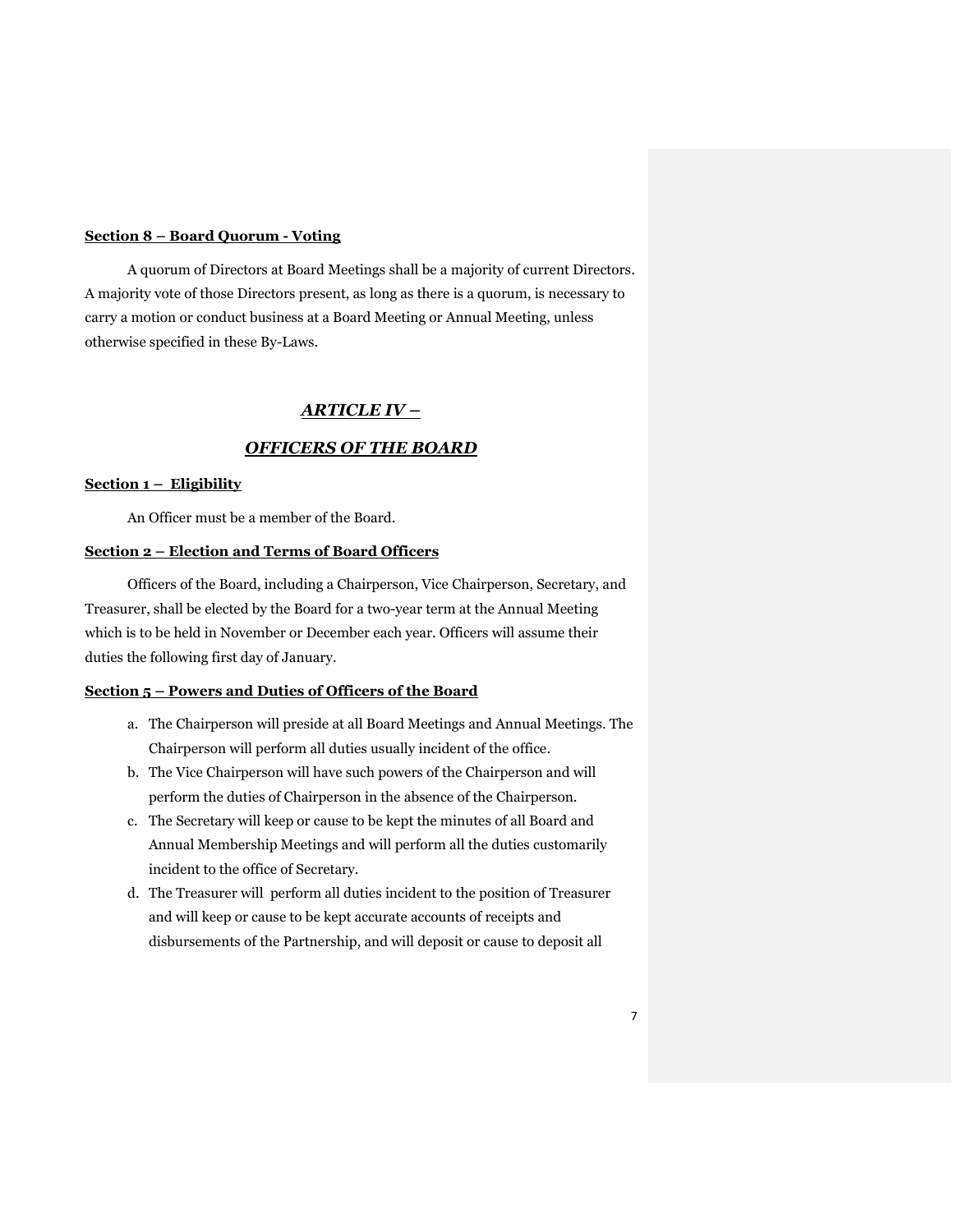monies in designated accounts, and at each Board Meeting and whenever else required by the Board will render a statement of Partnership accounts, .

## *ARTICLE V –*

## *COMMITTEES and AD HOC WORK GROUPS*

The Board shall establish the following standing Committees: an Executive Committee and a Finance - Audit Committee. In addition, from time to time, the Board may appoint temporary *ad hoc* **Work Groups** for a limited duration, to address specific projects or issues.

#### **Section 1 – Executive Committee**

The Executive Committee shall be comprised of all of the Officers of the Board. The Chairperson of the Board shall serve as the Chairperson of the Executive Committee. The Executive Committee shall have and may exercise all of the powers of the Board when the Board is not in session, provided that the Executive Committee shall be at all times accountable to and subject to the control of the Board, and provided further that the Executive Committee shall have no authority as to the following:

- a. removal of Directors;
- b. filling Board, Committee, or Work Group vacancies;
- c. amendment or repeal of these Bylaws or the adoption of new Bylaws; and
- d. amendment or repeal of any resolution of the Board which by its terms shall not be so amendable or repealable.

#### **Section 2 – Finance -Audit Committee**

The Finance- Audit Committee shall formulate financial policies for review and approval by the Board; shall formulate an annual Budget containing a proposed yearly expenditures and estimated revenues for each fiscal year of the Corporation for approval by the Board; and shall be authorized to undertake what is necessary to keep the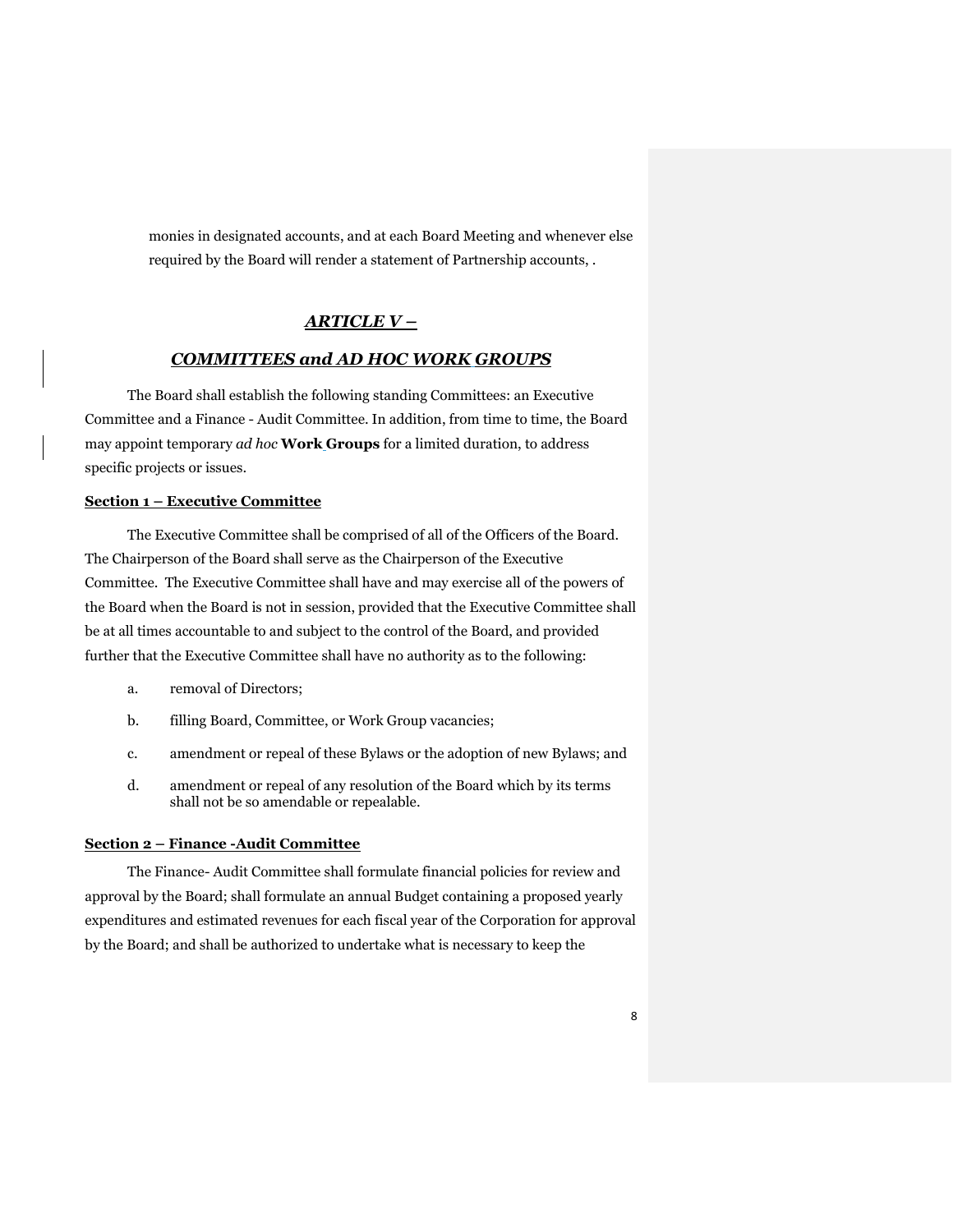Corporation in compliance with federal and state statutes and regulations relevant to the Corporation, and as directed by the Board.

## **Section 3 –** *Ad Hoc* **Work Groups**

At the discretion of the Board, individual projects or functions of the Partnership, as they arise during the year, may be assigned to an *ad hoc* **Work Group** formed to work on that particular project with the objective that when the assigned function is accomplished or terminated the Work Group is to be dissolved. Partnership Members and non-member volunteers may be assigned to Work Groups.

## *Article VI*

## *CONFLICTS OF INTEREST and*

## *WHISTLE BLOWER POLICIES*

The Corporation shall institute Ethics, Financial Auditing, Conflict of Interest and Whistle Blower Policies and Procedures in furtherance these By-Laws, compliance of which shall be implemented or caused to be implemented by the Board of Directors, including the annual certification by each Directors of the Board.

## *ARTICLE VII –*

#### *AMENDMENTS*

These By-Laws may be amended by a two-thirds vote of the Directors present at any duly called Board Meeting. Notice of the Meeting, detailing the proposed amendment, must be given to Directors and Members one month prior to the Board Meeting at which action is to be taken on a proposed amendment.